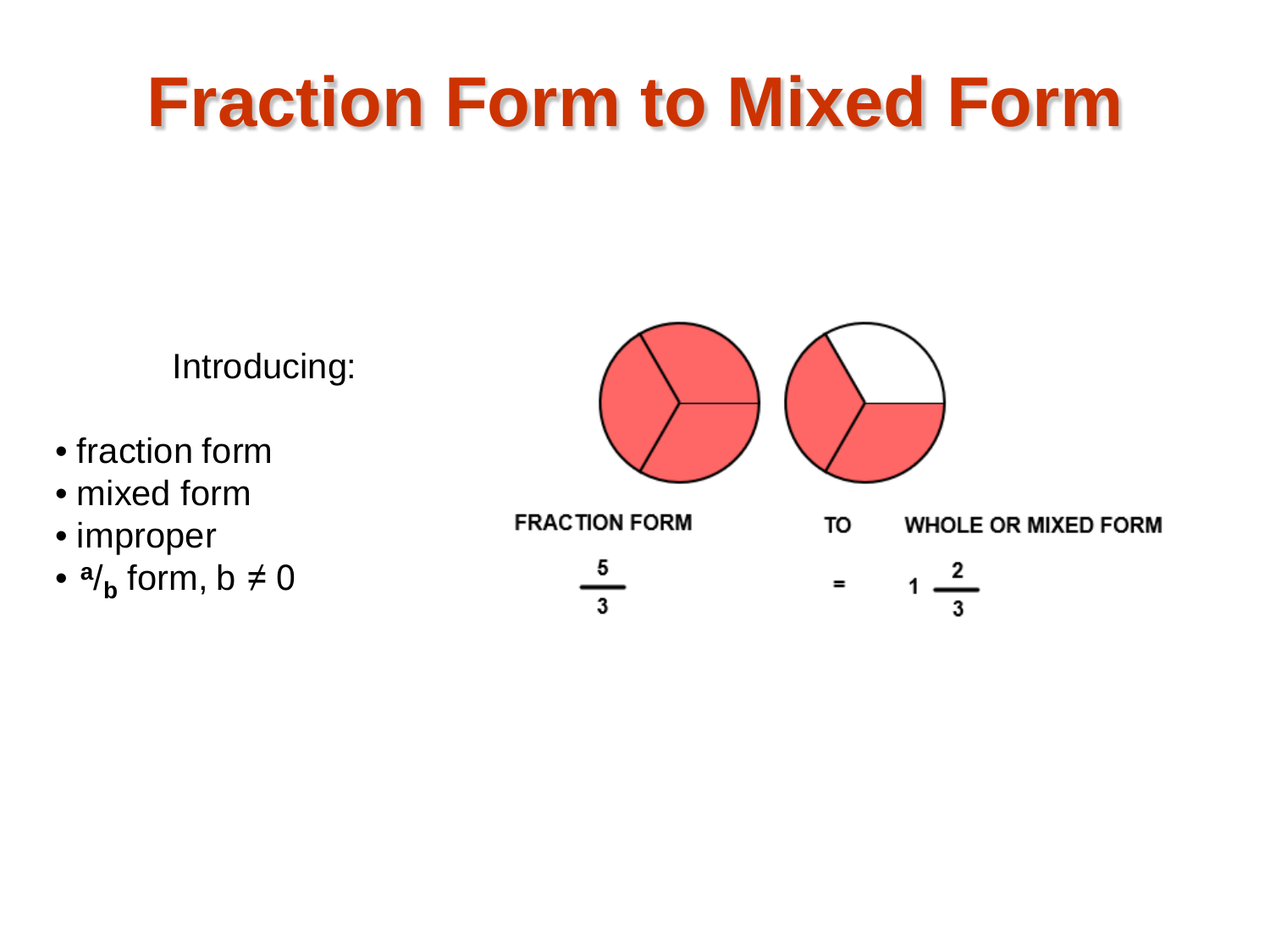

This picture shows the fraction **<sup>3</sup>**/**<sup>4</sup>** . The circle is divided into 4 equal parts and 3 of the parts are selected.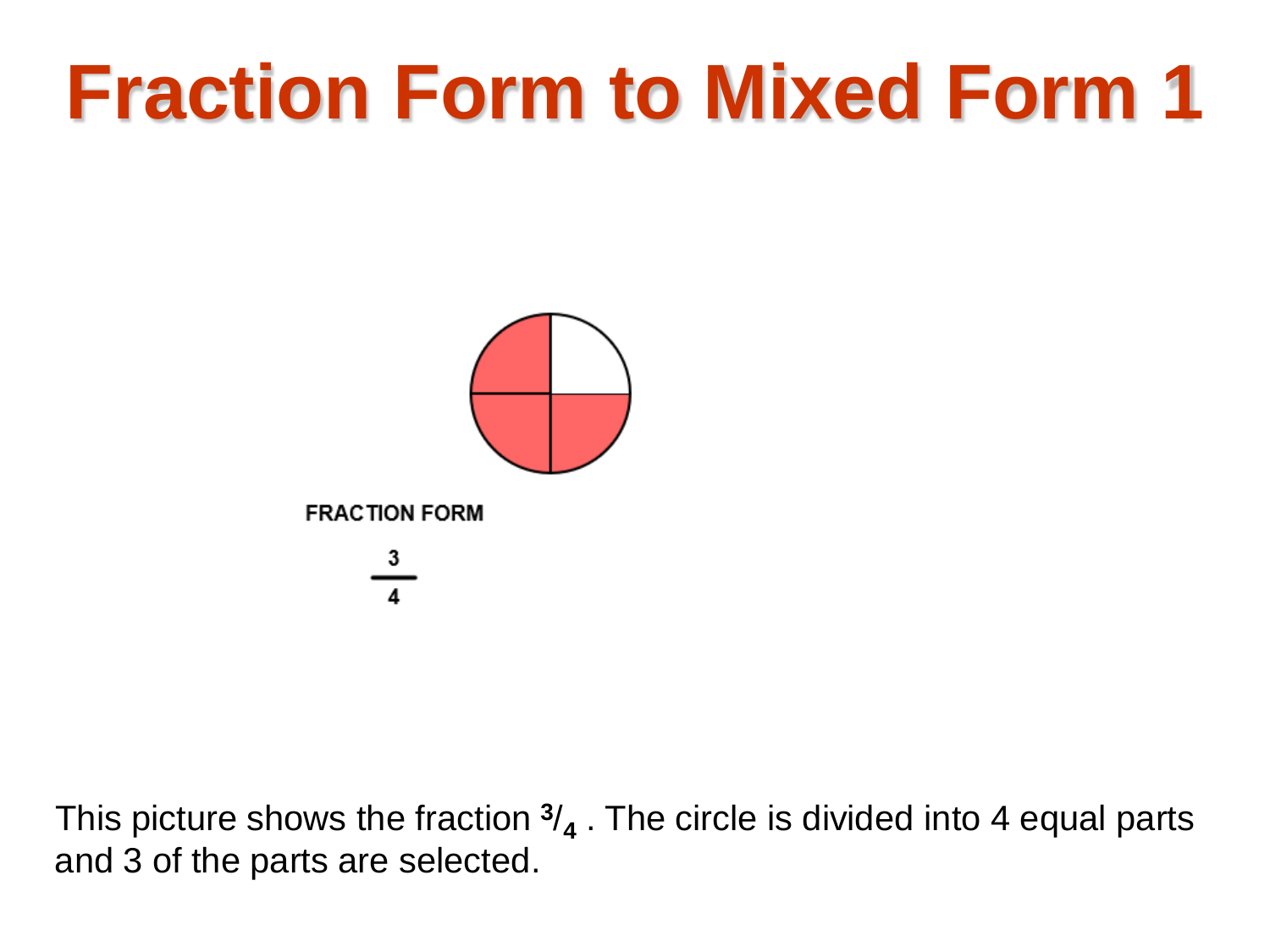

Increasing the numerator by one gives the fraction **<sup>4</sup>**/**<sup>4</sup>** . The picture shows that the numerator and denominator are the same. All parts of the circle are selected. This gives us a whole number of 1 since the complete unit is selected. You can think of the bar between the numerator and the denominator as a division bar. So 4 divided by 4 equals 1.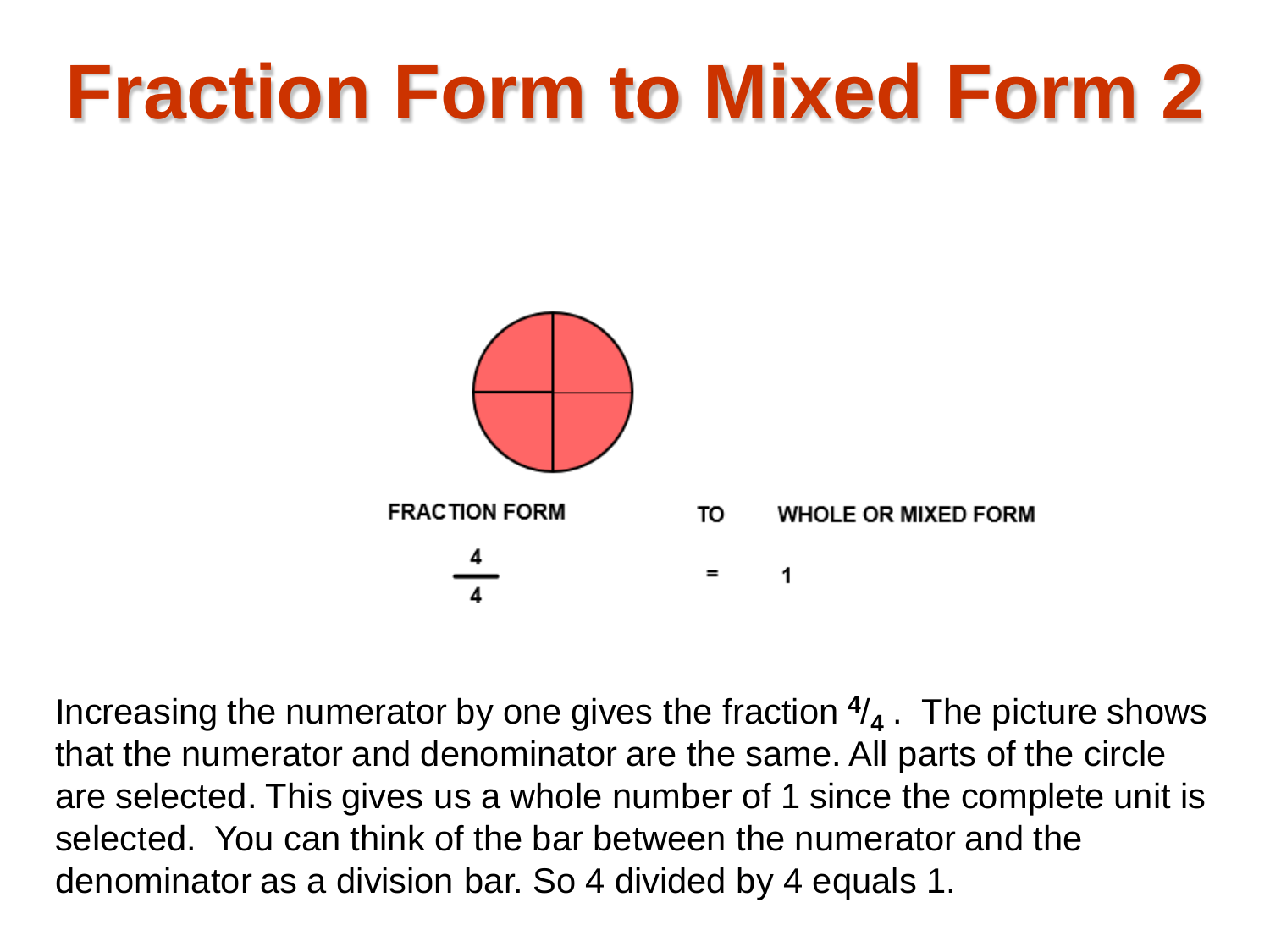

Increasing the numerator again by one gives the fraction **<sup>5</sup>**/**<sup>4</sup>** . The picture shows that the numerator is larger than the denominator. Some texts call a fraction such as this *improper,* where the numerator is equal to or larger than the denominator.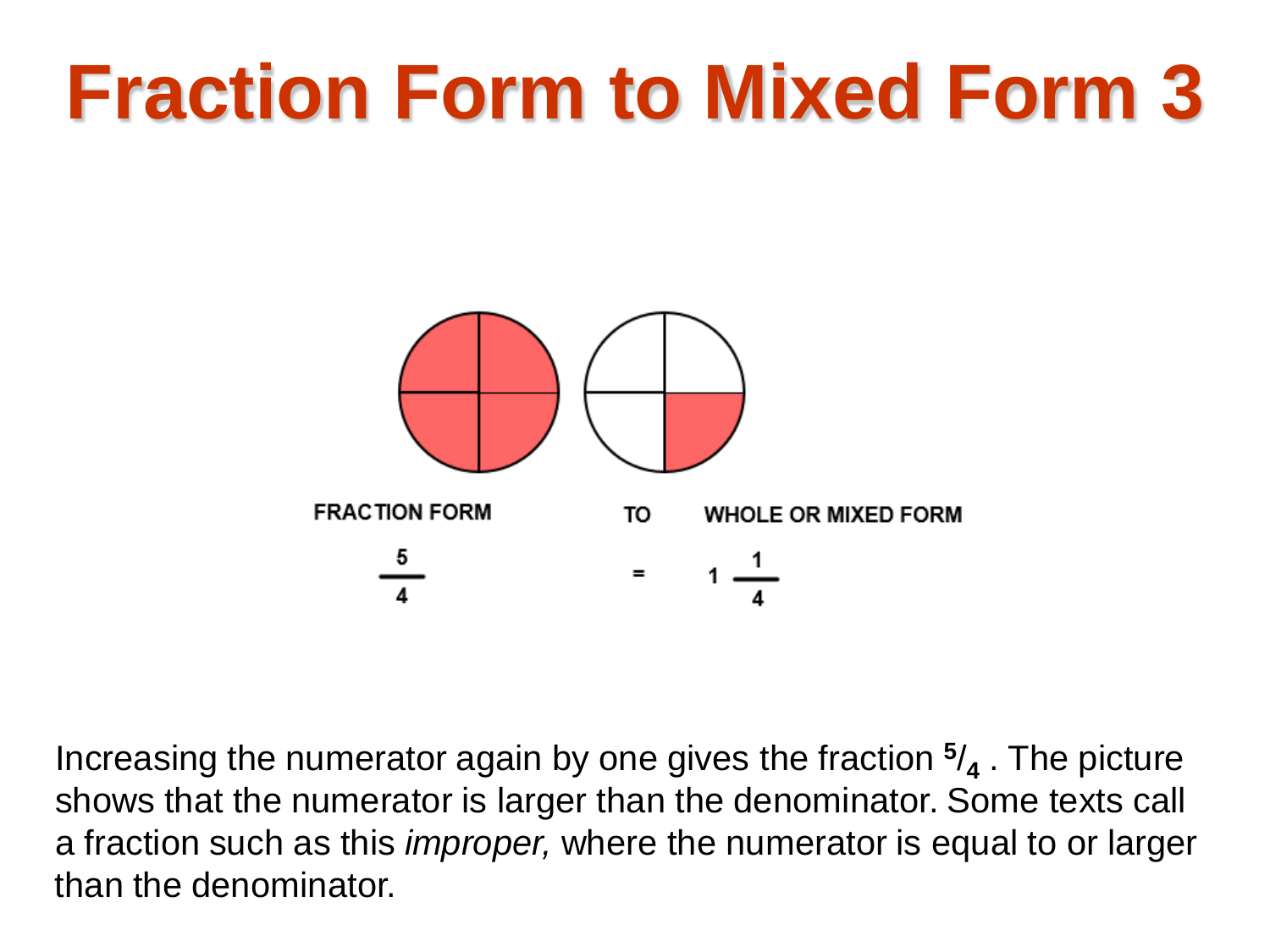

You can see by the picture that one complete unit and **<sup>1</sup>**/**4** unit are selected. So the fraction **<sup>5</sup>**/**4** can be written as 1**<sup>1</sup>**/**4**. **<sup>5</sup>**/**4** is the *fraction* form or *improper* form of the number. A fraction such as 1**<sup>1</sup>**/**4** that has a whole number part and a fraction part is known as a *mixed number.*

The fraction form can also be called the *<sup>a</sup>/<sup>b</sup> form*, providing that you specify that b is not equal to zero.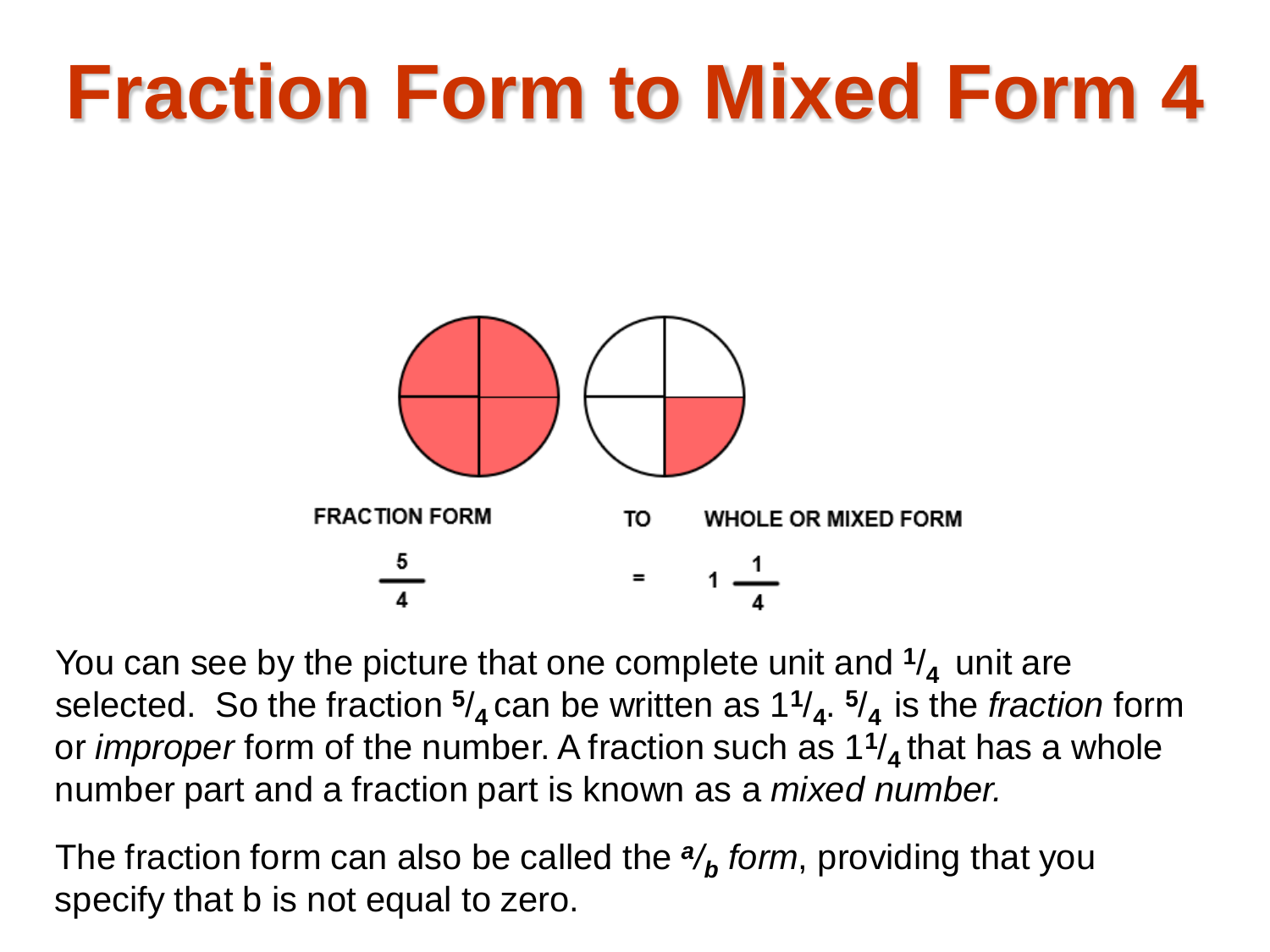

This picture shows how **<sup>11</sup>**/**<sup>4</sup>** makes two complete units and **<sup>3</sup>**/**4** of another unit You can see from the picture that we have  $\frac{4}{4} + \frac{4}{4} + \frac{3}{4}$  or  $1+1+3/4$  or  $2^3/4$ .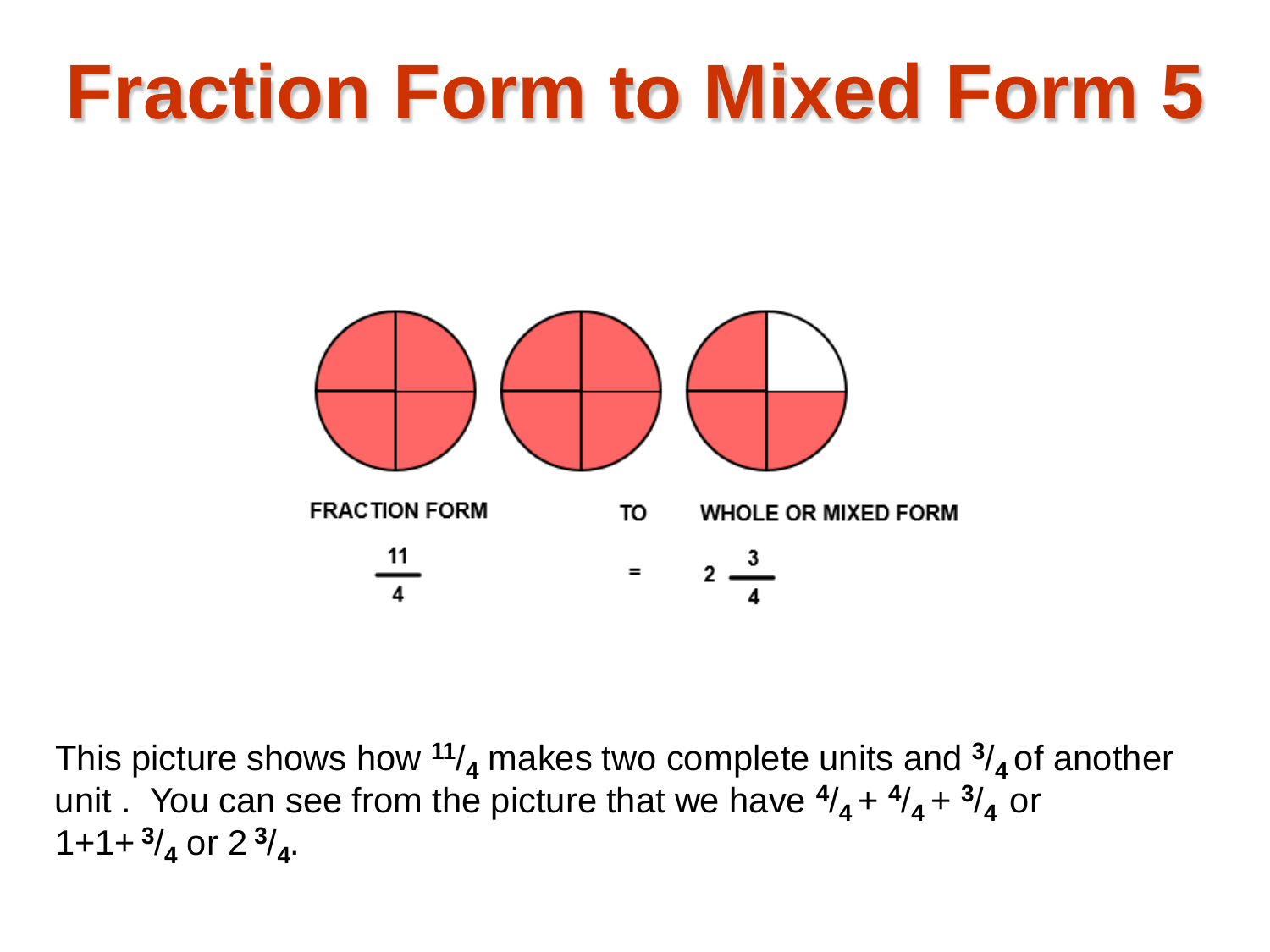

You can calculate the *mixed form of a number* from the *fraction*   $\binom{a}{b}$  form. Rename  $\binom{23}{6}$  by dividing the numerator 23 by the denominator 6 as is shown in the example on the right. The quotient 3 is the whole number. The remainder 5 is the numerator and the denominator is the same denominator 6.

$$
\begin{array}{c}\n3\frac{5}{6}\n\end{array}
$$

 $rac{3}{6}$ <br> $rac{3}{18}$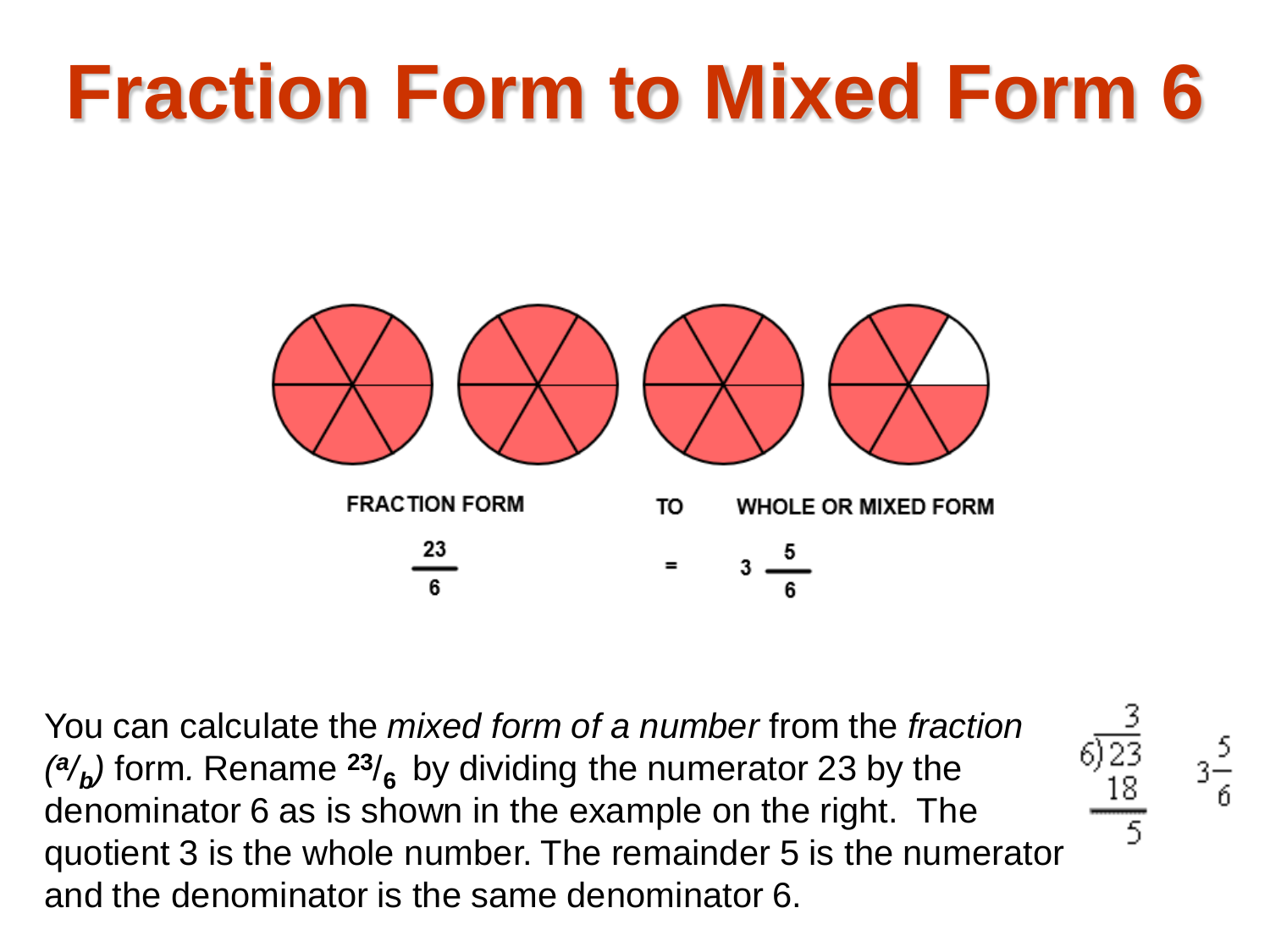

The same amount, **<sup>23</sup>**/**6** , is shown with a number line.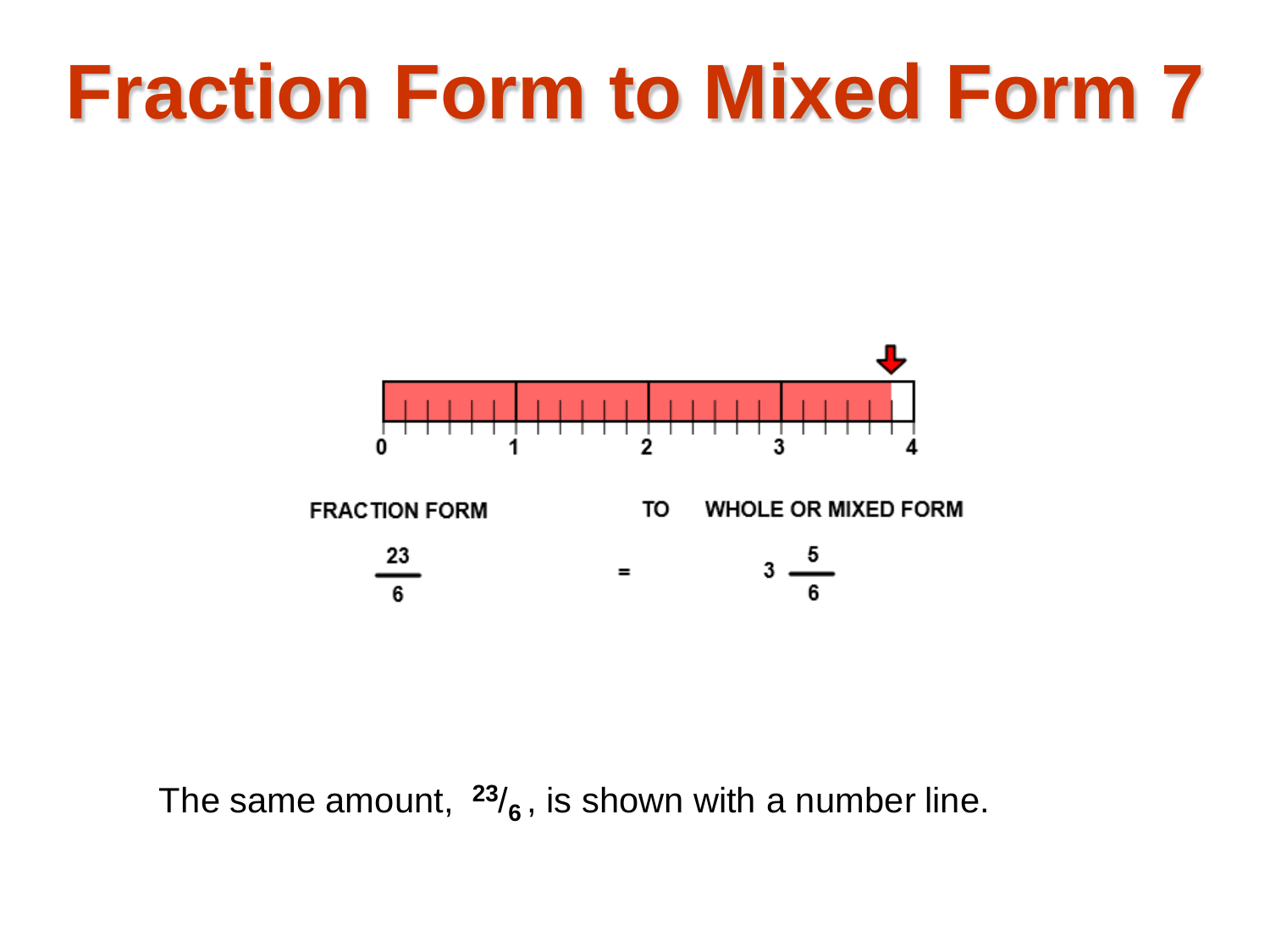

The amount shown at the arrow can be written as  $11/5$  or 2  $1/5$ . Notice that **<sup>5</sup>**/**5** names one unit and that there are two **<sup>5</sup>**/**5** units.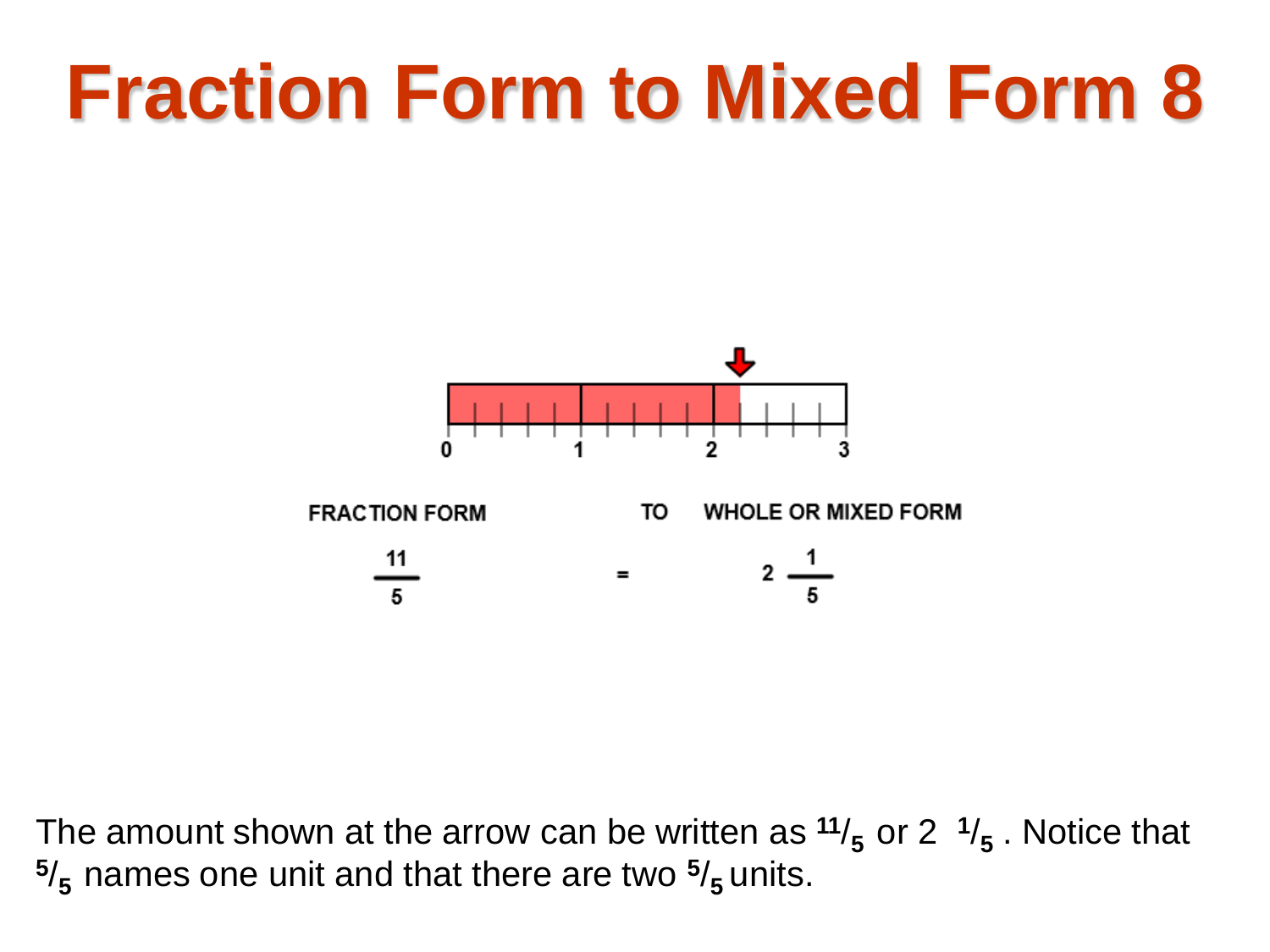

Notice how the fraction **<sup>10</sup>**/**5** gives the whole number 2.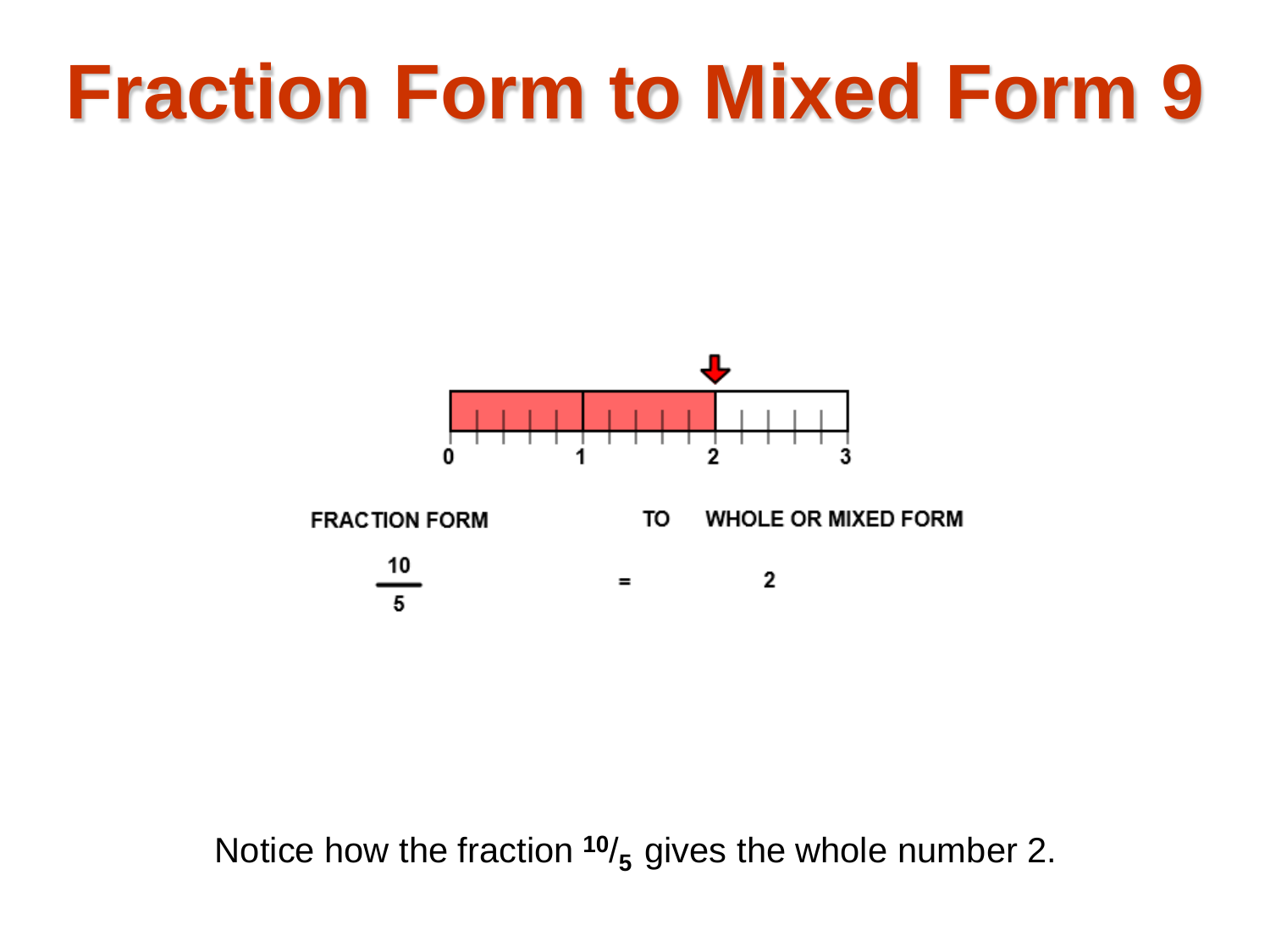

Write in mixed or whole form.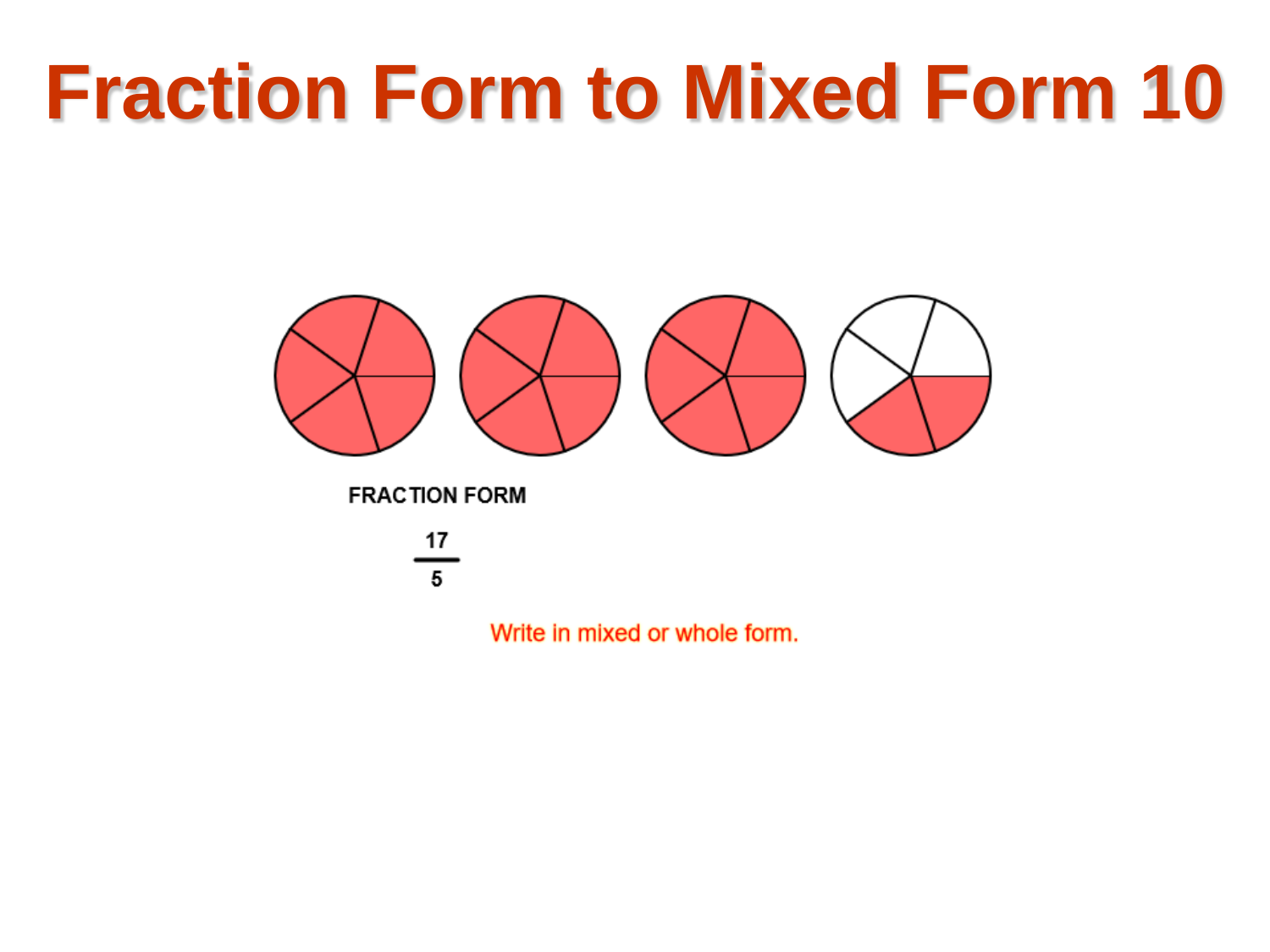

Divide the numerator 17 by the denominator 5. The quotient 3 is the whole number. The remainder 2 is the numerator. The divisor 5 is the denominator.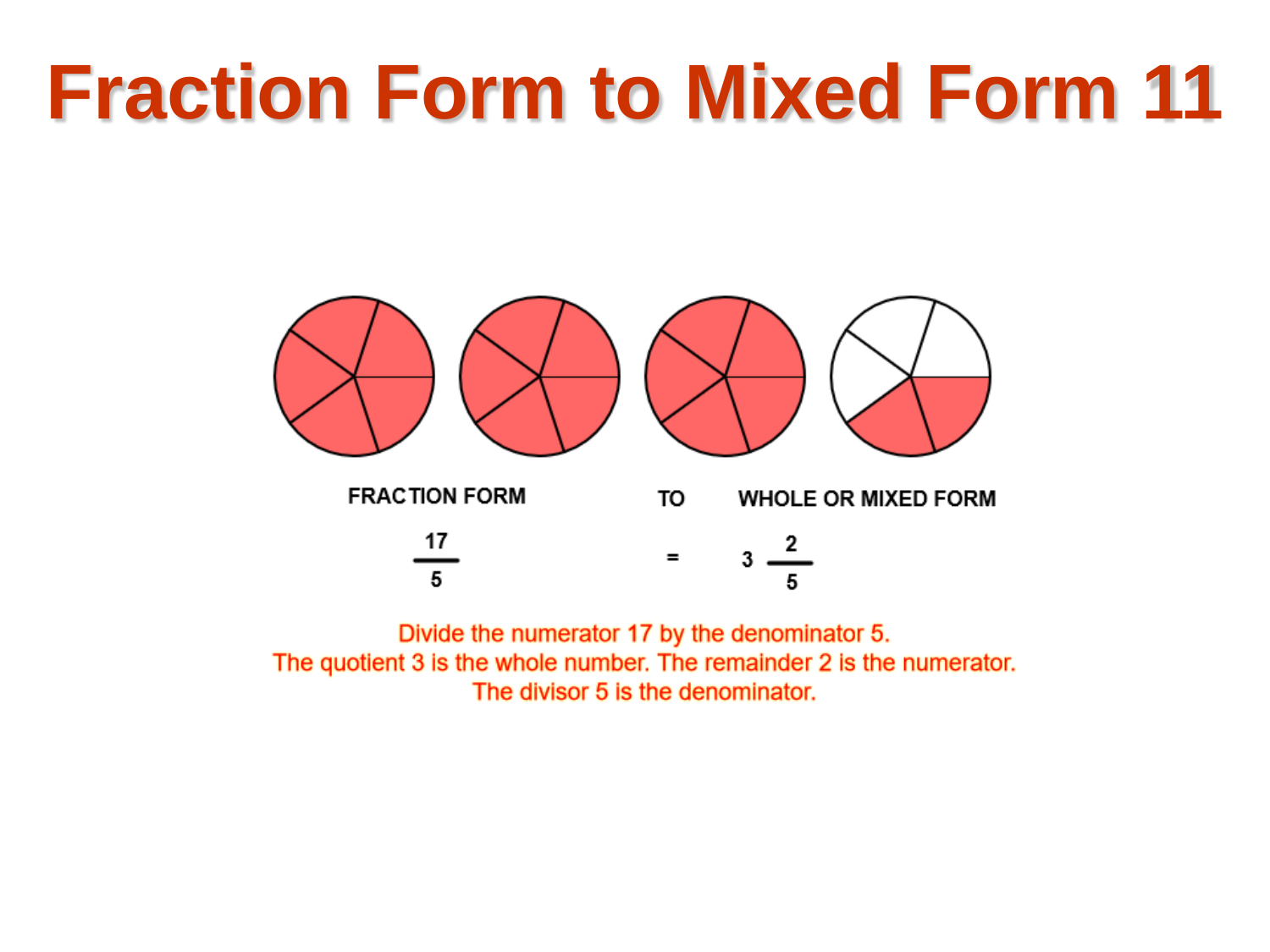

 $=$ 

**FRACTION FORM** 



Write in mixed or whole form.